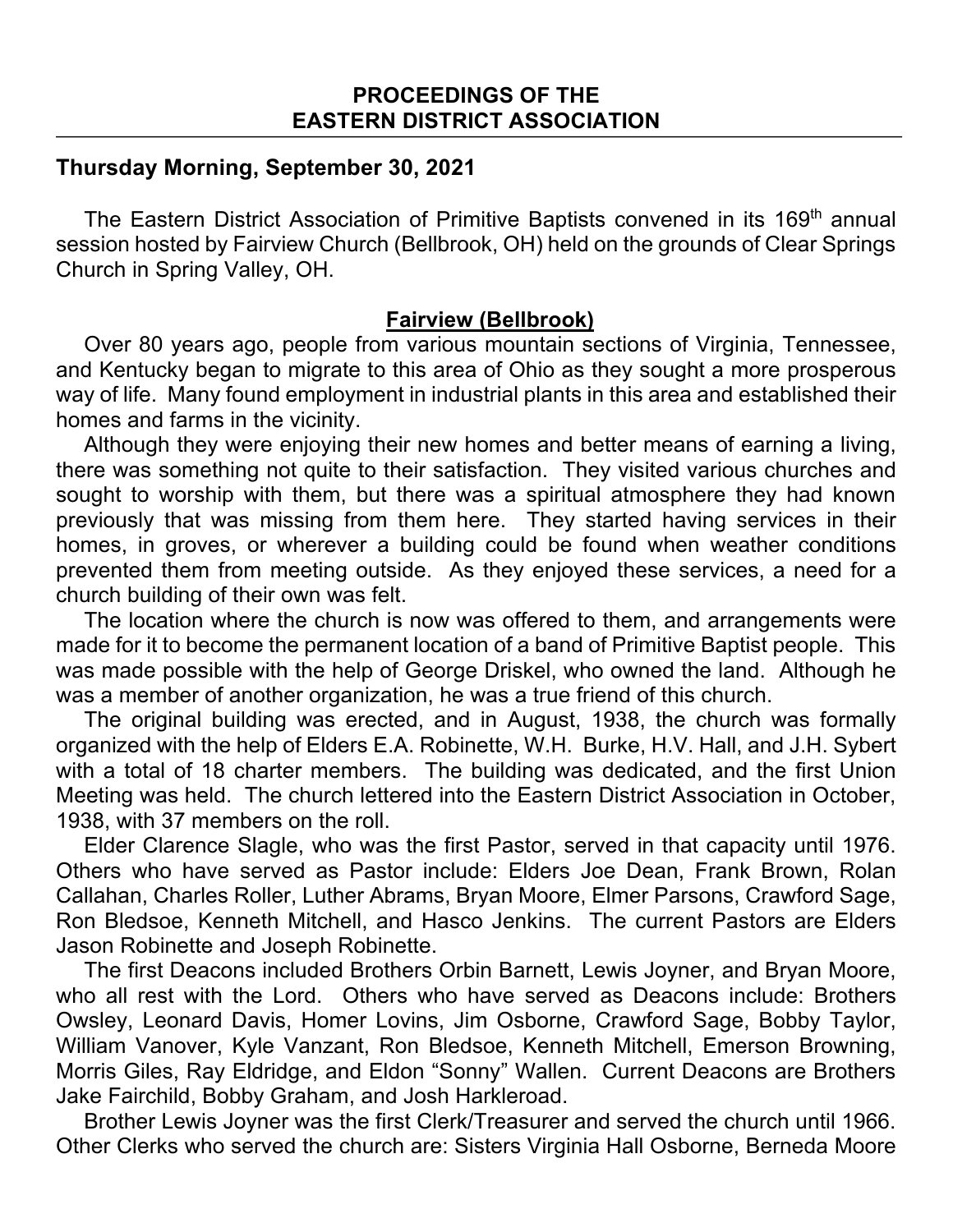Vanover, Betty Barnett Livingston, Brother Kenneth Mitchell, and Sister Charlene Mitchell. Current Clerk is Sister Jennifer Robinette with Sister Erin Harkleroad serving as her Assistant.

In 1950, Sister Georgia Moore Sage was elected as Treasurer and served until her death in 2008. Current Treasurer is Sister Shelley Wallen with Sister Kristy Fairchild serving as her Assistant.

A clear and cool morning provided a pleasant start for the 169<sup>th</sup> session of the Eastern District Association of Primitive Baptists. Brother Steve Minton, Tony Smith, and Bradley Brown led the congregation in singing several songs of praise to our Most High God. His forever I will be, for the Love He gave for me. There's no other friend on whom I can depend. As the singing concluded, many had gathered under and around the tent.

Our moderator, Elder Terry Sizemore, welcomed everyone to the 169<sup>th</sup> annual gathering of the Eastern District Association of Primitive Baptists. Elder Sizemore then asked that the congregation sing the Association's standard song, "Brethren, We Have Met Again." Some of our brothers and sisters have left this world, but we have the assurance of a Better Land if we know Jesus in the power of His resurrection.

The Moderator asked all ministers to sign the minister's book, including ministers from other associations and church affiliations. He reminded each delegate to get their ribbon for the afternoon service.

The moderator reminded everyone to turn in church letters, obituaries, and financial contributions. The Letter Committee for 2021 was appointed beforehand, consisting of Robert Brown (chairman), Gary Hall, Danny Lawson, and Ronnie Johnson (alternate).

The moderator appointed the Committee on Religious Exercises, which consists of Dennis Stewart (chairman), Steve Minton, and Marvin Moeller.

We were blessed with special singing by Bradley Brown, then Billy Marcum. It won't be very long, til Jesus shall appear. How we will shout when the redeemed are gathering in.

Testimonies were shared and prayer requests were made for the lost, the Association, Kenneth Mann, Lewis Baker, Frank Gilliam, our elders, Dan and Virgie Cross, Brenda Horton, Denise Brooks, Betty Sizemore, Jewell Williamson, Randena Stewart, Edna Lane, Jewell Spurlock, Vicky Spurlock, Kay Short, August Robinette, Lois Taylor, Betty Russell, Ivel Price, Erin, Savanna, CJ, Bella, and Alexa Harkleroad, Marty and Suzie Yount, Penny VanHoose, Hunter Hensley's dad and papaw, Homer Osborne and his daughter, and many unspoken requests. Elder Scott Tipton led us to the throne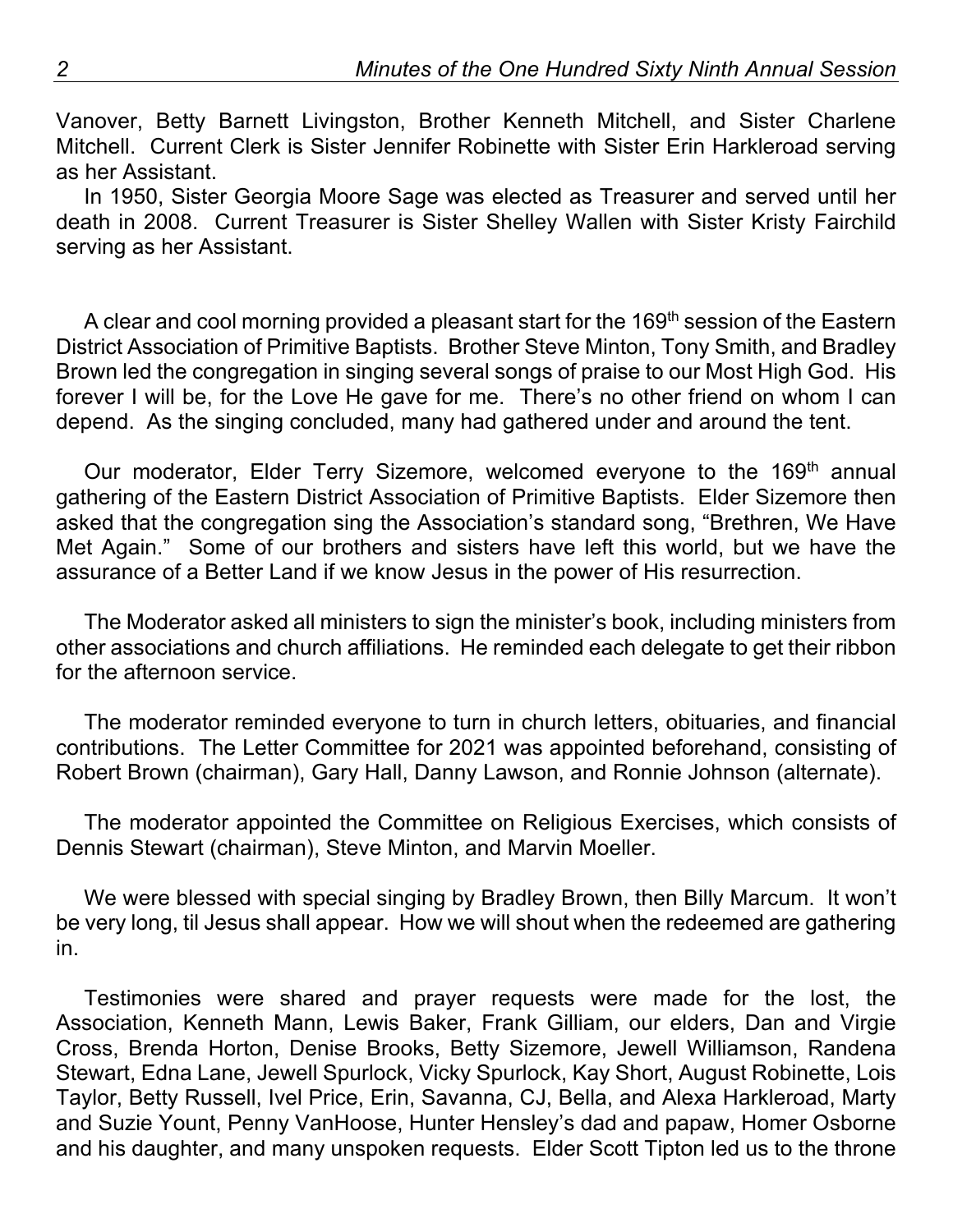of grace with a humble prayer, asking God to touch the requests and to send the drawing power down to convict the lost.

Having been chosen to preach the introductory sermon, Elder Joseph Robinette began by sharing his testimony of salvation and welcoming everyone to the Association. He read from the 12<sup>th</sup> chapter of Hebrews verses 1-4, and also Hebrews Chapter 10, verses 11-25, using the thought, "looking unto Jesus." God gave the best Heaven had to offer as a sacrifice, offered once for all, that we might be saved, and saved to the uttermost. Find and walk in the old paths by looking unto Jesus, the author and finisher of our faith. He laid aside Heaven to become the Supreme Sacrifice, and He is worthy of our praise.

Elder Jason Robinette followed, preaching from the same foundation. We have a high priest that can be touched with the feeling of our infirmities. In this world you'll have tribulation, but be of good cheer, Jesus has overcome the world. He suffered death and became obedient unto death and the cross for you and me. God has perfected those that are sanctified, set apart from the world, walking in the old path, following the Holy Spirit, and loving one another, even as Christ loved us.

We were adjourned for lunch in a song of praise. I am so glad that Jesus loves me; Jesus loves even me.

#### **Thursday Afternoon, September 30, 2021**

The host church provided a plenteous lunch, and laughter and fellowship could be heard and seen among the attendees. The Good Lord provided a soft, cooling breeze to accompany the beautiful, sunny day.

 Brothers Steve Minton, Bradley Brown, and Scott Tipton each led the congregation in singing songs of Zion as the congregation gathered for the afternoon service. I long to be by my Savior's side, just over in the Glory-land. O I tell you that is where I want to go. Some happy day I'll live with Christ for aye.

Elder Sizemore welcomed everyone to the afternoon service as he thanked the host churches for the natural food and thanked God for the Spiritual food.

Further blessings were bestowed upon us with special singing and testimony from Tammy Lawson Jones, David and Wanda Parsons with Kim Robinette, and Tony Smith. I will cherish the old rugged cross that held the Dearest and Best that heaven had to offer. What a day that will be when we get to see Jesus.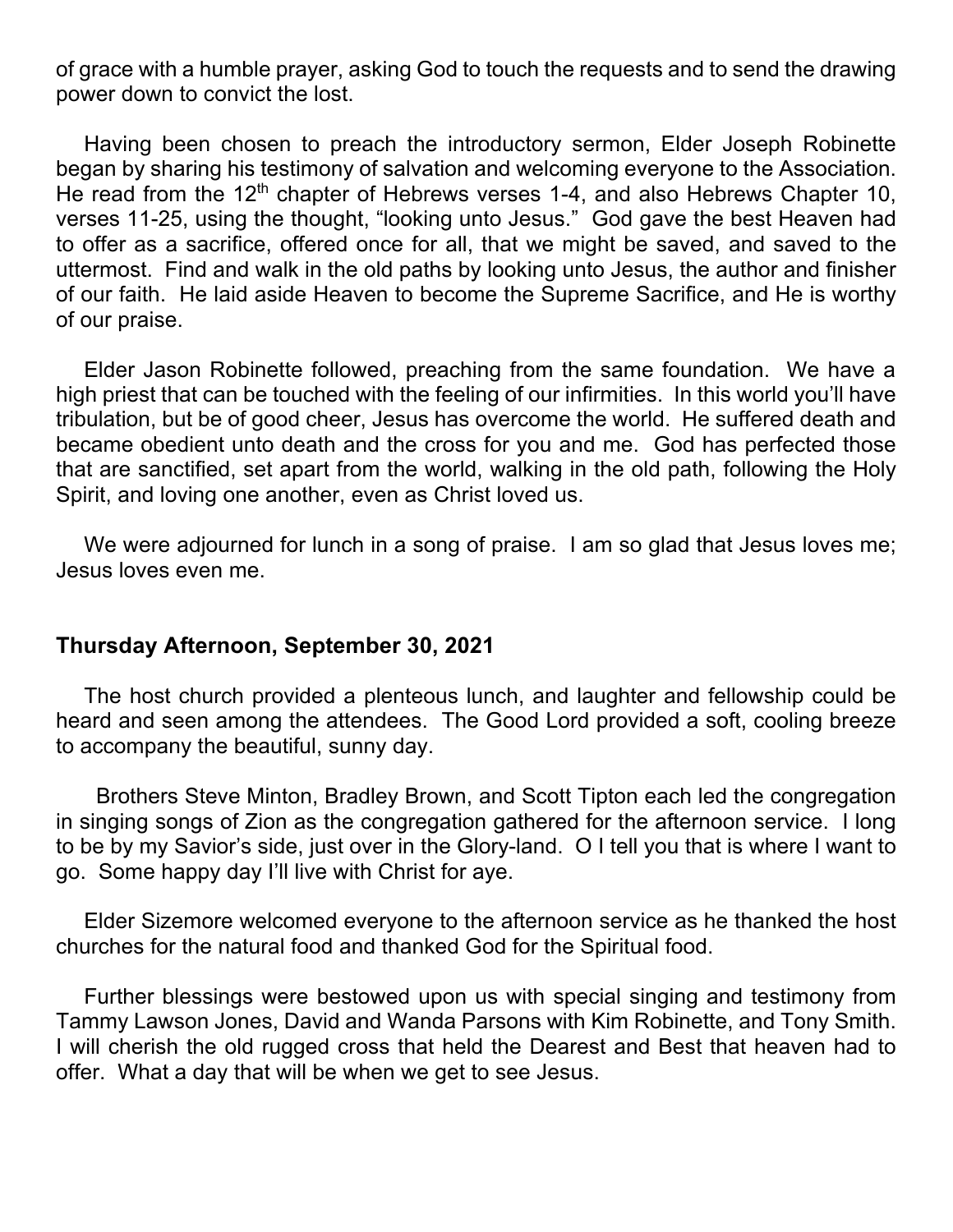Prayer requests were made for Alicia McPherson, Virgie Grace Hill, Ettia Ruth Creech, David Wells, Elder Mike Fullington, and a number of unspoken requests by the raising of hands. Elder Jason Robinette led us in humble prayer.

Elder Robert Brown, Chairman of the Committee on Church Letters, came forward with testimony and to give the report of our state and standing. With 36 churches total, it was motioned, seconded, and voted to accept the recommendations of the committee and seat those delegates duly elected or appointed by their respective churches as the voting body of the association.

The delegation was seated in order to conduct the business of the association.

The moderator asked for nominations to serve as moderator pro-tem during the election of the association officials. Elder Oscar Irvin was nominated. No other nominations were made. It was motioned, seconded, and voted for nominations to cease. Elder Irvin came forward to serve during the election.

The moderator asked for nominations to serve as clerk and treasurer of the association. Brother Kevin Hale was nominated, and it was seconded for him to serve as clerk and treasurer. It was motioned and seconded for nominations to cease. Through the vote, he will serve for the ensuing year.

The moderator asked for nominations to serve as moderator of the association. Elder Terry Sizemore was nominated, and it was seconded for him to serve as moderator of the association. It was motioned and seconded for nominations to cease. Through the vote, Elder Sizemore will serve as moderator for the ensuing year.

Elder Oscar Irvin asked for the delegation to stand in agreement that they would earnestly pray for the moderator and clerk as they serve the Association.

Elder Sizemore humbly thanked the delegation for their vote of confidence. We always desire your prayers that we follow the Lord's will in every aspect of the offices.

The moderator asked for a motion and second to allow him to appoint all committees necessary to carry on the business of the association. It was motioned, seconded, and voted to allow the moderator to appoint any and all such committees.

The moderator then appointed the following committees:

Committee on Electrical and PA System: Delmer McPherson (chairman), Scott Mellons, Eric McPherson, Clifford Bledsoe, Danny Lawson, Adam Lawson, and Curtis Hale.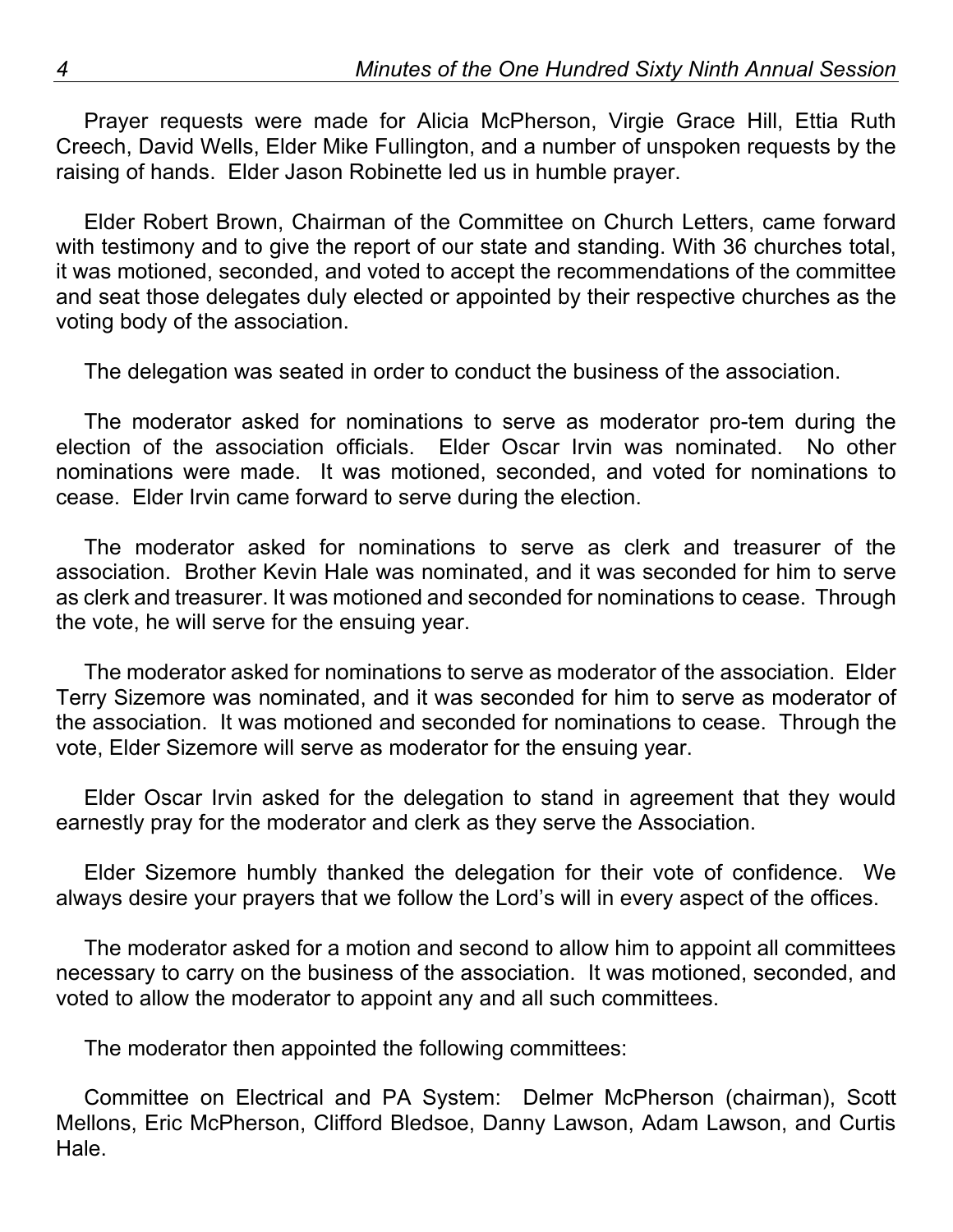Committee on Newly Constituted Churches: Ministers: Mark Newkirk, Robert Brown, and Hunter Hensley; Deacons: Clifton Horne, Steve Hunt, and Tony Smith; Layman: Ed Williams.

Committee on Finance: Joe Pitzer (chairman), Joseph Robinette, and Curtis Hale.

Committee on Obituaries: David Parsons (chairman), Doug Willis, and Steve Minton.

Committee on Arrangements and/or Queries: Ministers: Burnice Sybert (chairman), Jason Robinette, Roger VanHoose, Scott Tipton, Oscar Irvin, David Horton, and Tommy Meade.

Letter Committee for 2022: Danny Lawson (chairman), Ronnie Johnson, Dennis Stewart, and David Horton (alternate).

Brother Delmer McPherson, chairman of the Electrical and PA System Committee, came forward to give the report, thanking the host church for all the effort in preparation for this year's meeting and all the help in preparing the electrical and sound system. Brother McPherson brought forward a recommendation to reimburse Brother Adam Lawson \$827.00 for the video camera that has been used for recording and live streaming the Association meetings. He also provided an idea for the Association to get service for a mobile hotspot to be able to live-stream the Association meetings in the future.

The moderator asked the delegation if they would like to act on either of these recommendations. It was motioned, seconded, and voted to reimburse the \$827 for the video camera.

Discussion took place concerning the mobile hotspot. A recommendation was made to inquire into pricing first. Brother Danny Lawson provided information that prior inquiry into the matter showed it would likely require an annual contract for service at approximately \$20 per month. It was then recommended that the delegation set a budget to allow the committee to get the service prior to the next Association. It was motioned, seconded and voted that a mobile hotspot service be investigated, and service be purchased with a maximum budget of \$500 annually.

The moderator reminded the delegation that Excused Absence forms are available at the clerk's desk, as well as a Community Service form.

Brother Dennis Stewart, chairman of the Religious Exercises Committee, came forward to give the committees report.

- § Thursday night at Fairview Church: David Parsons, Kevin Cross, and Billy Marcum
- § Thursday night at Macedonia: Terry Sizemore, Joe Pitzer, and Patrick Pitzer
- § Friday Morning in Stand: Roger VanHoose and Scott Tipton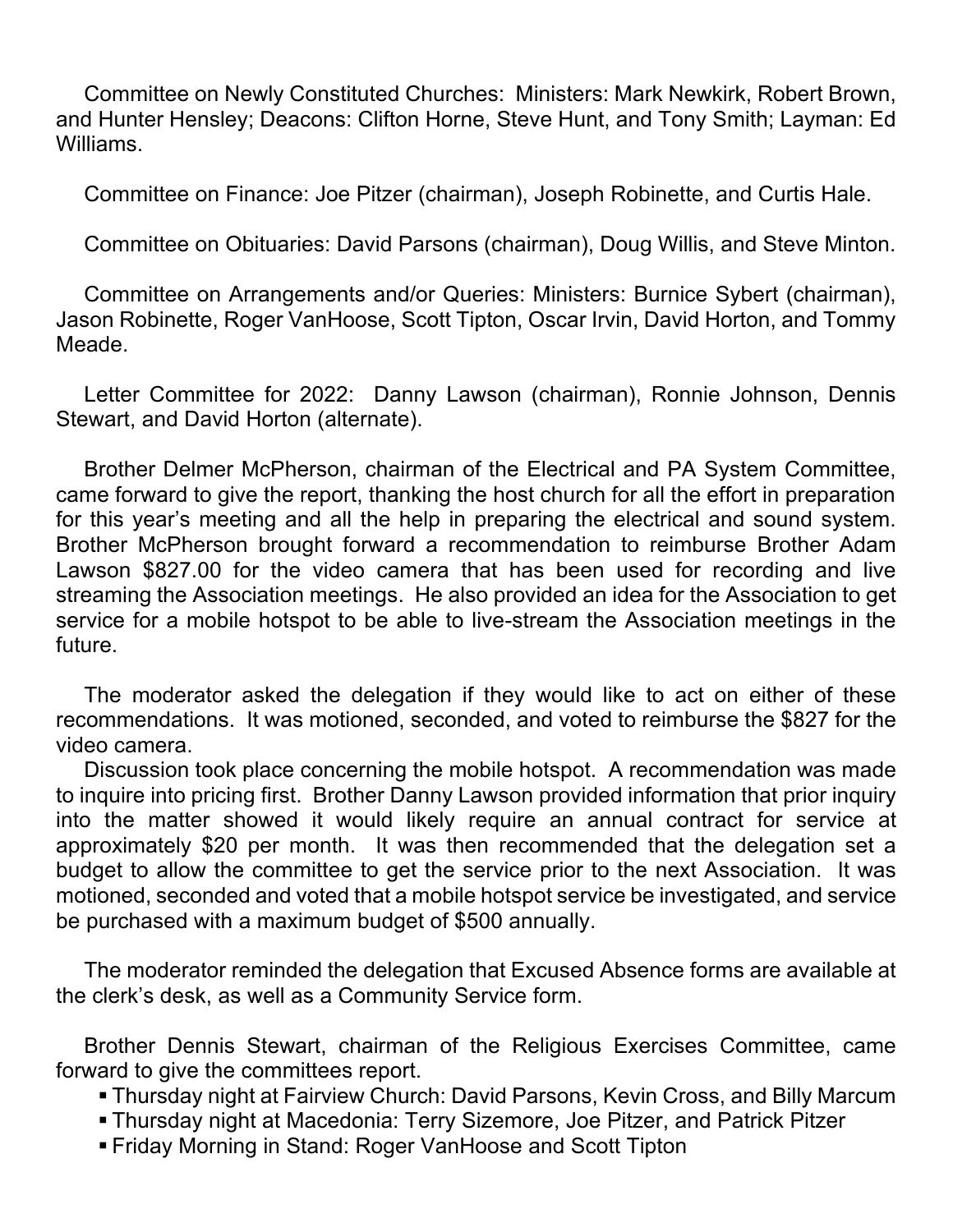It was motioned, seconded, and voted to allow the clerk to replenish the necessary forms and supplies to properly perform his duties.

It was motioned, seconded, and voted to have all things which are standard printed in the minutes.

It was motioned, seconded, and voted to allow the clerk \$2,000 in appreciation for his services.

It was motioned, seconded, and voted to allow the moderator \$1,000 in appreciation for his services.

The clerk reported all financial transactions of the year to the delegation.

The business being concluded, the delegation was dismissed in prayer, led by Elder Kevin Cross until Friday morning, October 1, 2021.

# **Friday Morning, October 1, 2021**

The Lord provided another beautiful morning to start the second day of the 169<sup>th</sup> association. Brothers Dennis Stewart, Steve Minton, Bradley Brown, and Billy Marcum led the congregational singing. Though trials should come, let this blest assurance control that Christ hath regarded my helpless estate and hath shed his own blood for my soul. It is well with my soul!

Elder Sizemore welcomed everyone to today's service. Thank God for blessing us with another day and for the wonderful meetings thus far. We praise Him for the hope of an Unclouded Day.

We were blessed with special singing from the youth of the host church. He knew who I was when he carried the cross. God has been so good! I have been blessed!

Testimonies were shared, and prayer requests were made for the lost, the sick and shut-ins, our churches and revivals, Sherrie Brown, Bradley Brown, Harmon Willis, Wally Berry, Alene Crawford, Betty and Hershel Baker, Daniel Hurd, Billy, Cathy, and Missy Walton, August Robinette, Polly McBee, Roy and Vicky Jones, Emma Jean and Joe Robinette, Miss Charlene, Nadine Horne's family, Keith Holt, Kristen Sizemore, Marty Yount, Roger VanHoose's family, Eileen Brown's son, many unspoken requests, and several request that the clerk could not hear to record. Elder Hunter Hensley led the congregation with a humble prayer.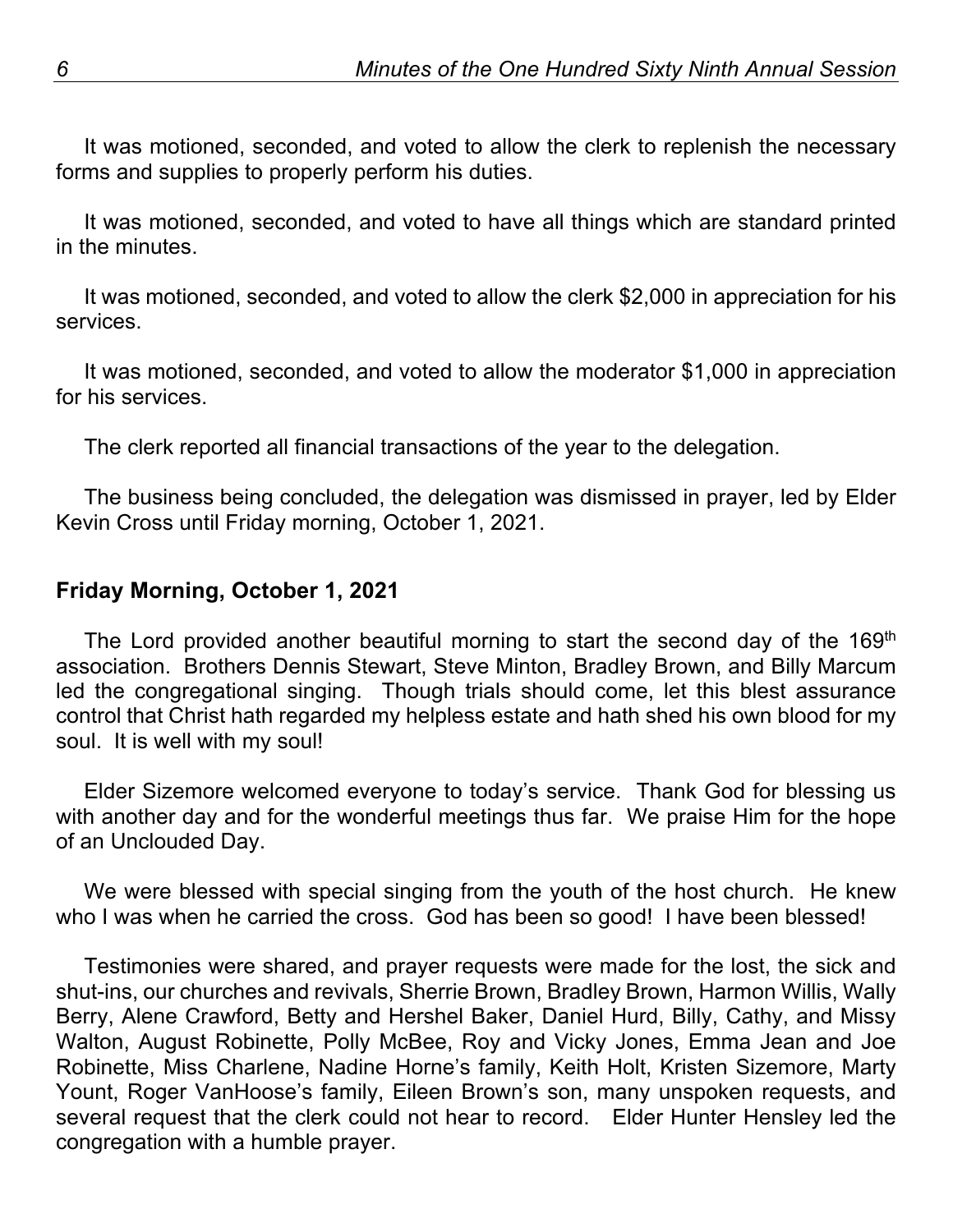The delegation was called to order to transact the business.

It was motioned, seconded and voted to adopt the business proceedings of yesterday as read.

Elder Roger VanHoose, having been chosen by the Committee on Religious Exercises, came forward to take the first part of the service. Elder VanHoose began by singing "Wayfaring Stranger" with Dennis and Karen Stewart, as shouts and praises erupted from throughout the tent. Elder VanHoose began reading in the first verse of  $2<sup>nd</sup>$  Peter and read through the  $4<sup>th</sup>$  verse, using as the thought, "According to His divine power hath given unto us all things that pertain unto life and godliness." Salvation is not of the flesh, but it is a new birth into the Kingdom of God. The sting of death is taken away, because not even death can separate us from the Love of God. He is worthy to be praised!

Elder Scott Tipton came to take the second portion of the preaching service. If you want peace, you can have it. You must come to Jesus, call on Him, and believe on Him. Once the Blood is applied, we will persevere through grace. We will still meet death, but we don't have to meet it alone.

Elder Tommy Meade took the stand for the final part of the morning service, preaching his testimony about God's "Amazing Grace." God doesn't want anything from us, except our heart. We can give it all to him on an altar of repentance. Turn to Jesus, for he has the power to save us and raise us up.

We are thankful to have preachers that fervently preach the Gospel of Jesus Christ. It's *that* Gospel that can convict and save the lost.

We were dismissed for lunch with a song. Through many dangers, toils, and snares, I have already come. And His Amazing Grace will lead me Home.

## **Friday Afternoon, October 1, 2021**

The delegation returned to the tent following a delicious meal provided by the host churches. An eagerness to serve by all involved has been apparent throughout the week.

Brothers Steve Minton and Bradley Brown led the congregation by singing Spirit-filled songs praising our Lord and Savior. There's a blessed assurance knowing that Jesus is mine. O what matchless love for me was shown through Jesus's suffering. Nothing can for sin atone; nothing but the Blood of Jesus!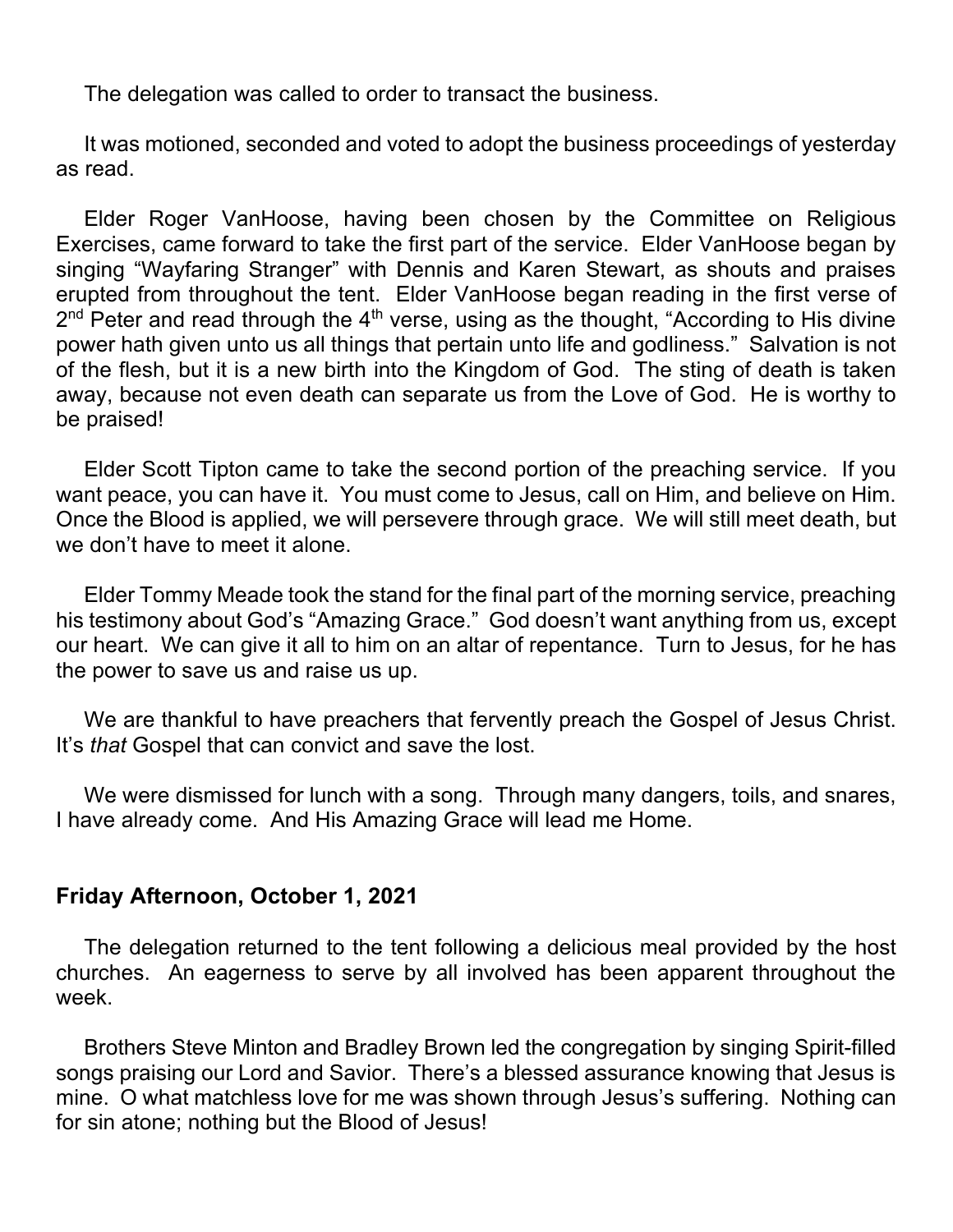The moderator welcomed the congregation back from lunch, thanking the host churches for the great food and thanking God for His blessings.

The Holy Spirit moved greatly in the special singing and testimony from Walker Bales, Peggy Shaw-McBee and Jason Robinette, Priscilla Irvin, and the singers from Copper Creek Church. God, his Son not sparing, sent Him to die and take away my sins. How Great Thou Art! Reach out and touch the Lord; he can supply your every need. Lay off that ragged old coat of flesh and put on a new coat of my Savior. He forgave me of my transgressions, and now He is my All and All. I have so much to praise Him for! Thank you, Lord!

Testimonies were shared and prayer requests were made for the lost, Gaylord Hill, David VanHoose, and many unspoken requests. Elder David Parsons came forward to lead us in prayer, thanking God for His Holy Spirit dwelling with us and asking Him to touch the prayer requests, to convict the lost, and for the remainder of the business.

The delegation was seated in order to transact the business.

Brother Dennis Stewart read the report from the Committee on Religious Exercises.

- Friday night Fairview: Hunter Hensley and Curtis Hale
- Friday night Macedonia: Oscar Irvin and Scott Tipton
- Saturday morning in Stand: Burnice Sybert, Oscar Irvin, Terry Sizemore
- Saturday night Fairview: Sam VanHoose, Bill VanHoose, and Bobby Graham
- Sunday morning Richardson Chapel: Oscar Irvin

The clerk read the Resolution of Thanks that he had prepared. It was motioned, seconded, and voted to print it in the minutes as read.

Brother Clifton Horne, on behalf of the Committee on Newly Constituted Churches, reported that none had been received this year.

Elder Joe Pitzer reported on the behalf of the Committee on Finance. It was reported that there were \$5195 in receipts for the year. We thank each church as they generously give to the Association year after year.

Elder David Parsons reported on behalf of the Committee on Obituaries that 38 have been received at this time. A reminder was given to include church membership or affiliation in each obituary. Each obituary is to be approved by the church before being submitted.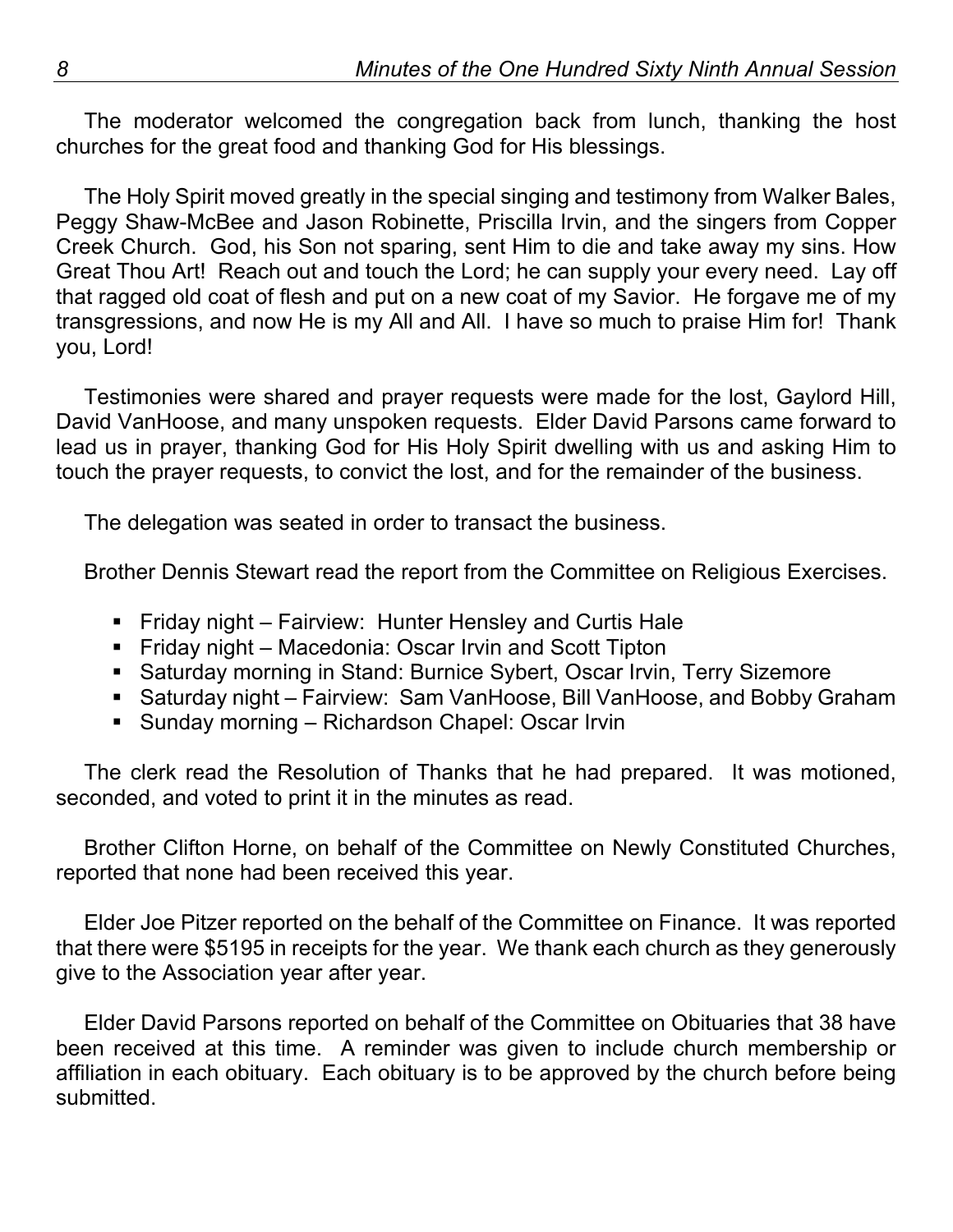The Committee on Arrangements and/or Queries reported that two queries have been received from Macedonia Church and New Life Church, though they were concerning the same matter. The queries were concerning having a single, specified location for the Association, year after year, namely the Blackwater Lick School, owned by Blackwater Lick (Big Door) Church. It was stated there are many churches that do not have the means, whether it be parking, facilities, manpower, or finances, to host the Association. Having a single location could alleviate some of these issues and provide other benefits, like indoor facilities, ample parking, etc.

The committee's response was that the individual churches having the opportunity to host the Association is part of our heritage. The committee recommends not making any changes and continuing to allow each church that desires to host the Association to plea for it to come to their church.

There was not a motion and second to bring the queries to discussion; therefore, these queries were not addressed by the Association.

The men chosen to write the circular letter for 2021 were Elders Kevin Cross, Harmon Willis, and Wally Berry. Elder Kevin Cross came forward to read their letter. Its message to each of us was one of encouragement and was filled with the Spirit. It was motioned, seconded, and voted to print the letter in our minutes as it was read.

The moderator noted that all committees are dismissed upon delivering their final report.

The moderator appointed the Committee on Circular Letters for 2022 which includes: Elders Oscar Irvin, Curtis Hale, and Roger VanHoose.

Billy Marcum led the congregation in singing "Going up Home to Live in Green Pastures" and "The Only Fire I'll Ever Feel is Burning in My Heart" as several volunteers took up an offering to help with Association expenses. A generous donation of \$1001 was received.

The moderator reminded the delegation that only those chosen or appointed by their respective churches as delegates were allowed to vote, and the maximum number of votes per church was 4, if all delegates are present. Likewise, if only one delegate was present, then the church would only have one vote.

There were five churches that asked for the association to meet with them next year. These are Burkes Union, Fairview (Bellbrook), Flower Gap, Wallens Creek, and Willow Chapel. Delmer McPherson and David Parsons delivered the plea for Burkes Union. Joseph Robinette came forward on behalf of Fairview and withdrew, stating he was excited that so many other churches wanted the Association this coming year. Hunter Hensley pled on behalf of Flower Gap. Wallens Creek's pleas were made by Brandon Williams and Curtis Hale. Scott Tipton came forward on behalf of Willow Chapel and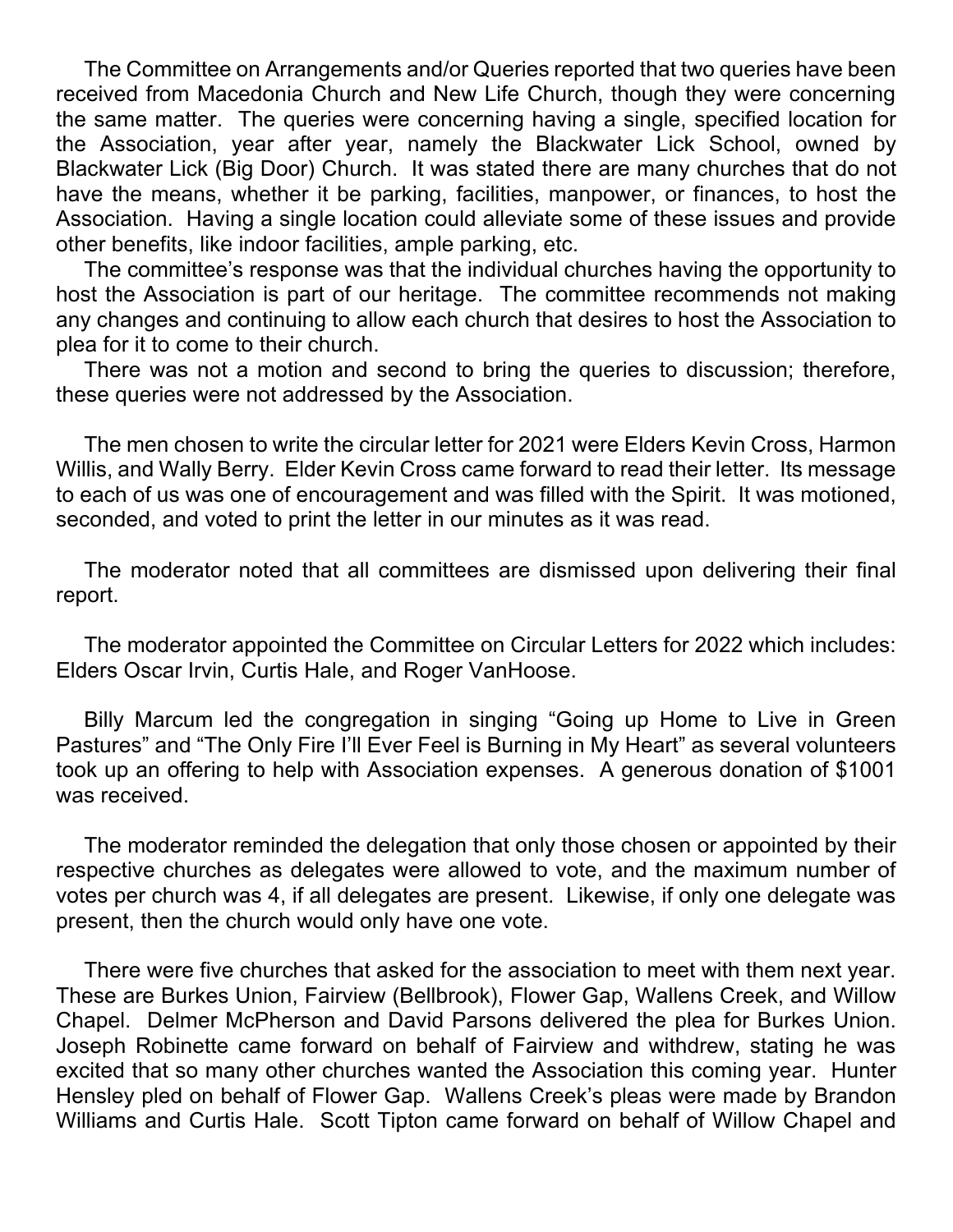withdrew, stating He doesn't feel it's in God's plan for the Association to go to Willow Chapel next year.

Through the vote, the Association was sent to Burkes Union where, the Good Lord willing, we will convene on the Thursday morning (September 29, 2022) before the first Saturday in October 2022 for the 170<sup>th</sup> gathering. The introductory and alternate sermons will be preached by Elders David Parsons and Burnice Sybert, respectively.

Elder Burnice Sybert dismissed us in prayer, thanking God for such a wonderful time that we've had in Him, as we were adjourned until Saturday morning, October 2, 2021.

## **Saturday Morning, October 2, 2021**

God blessed His children once again to gather together for our memorial service. Brothers Dennis Stewart and Bradley Brown led the congregation in several songs of Zion. I've a home prepared, just over in the Glory-Land. When He comes from His home in the sky, then we shall meet Him in a Land where we'll never grow old. I will arise and go to Jesus; He will embrace me in His arms.

Elder Terry Sizemore welcomed everyone to our Saturday morning memorial service, thanking God for the privilege of gathering together for the 169<sup>th</sup> annual session and for each one in attendance.

We were further blessed with beautiful, Spirit-filled singing and testimony from David and Wanda Parsons with Kim Robinette, the singers from Wallens Creek, Tony Smith, and the Pitzer family. Troublesome waters around me roll, but Lord, I'm trusting in you. He led me from darkness and promised me a heavenly home where sweet rest can be found. I'm so glad that I've got a better place to go, because I've placed my trust in Jesus. I'm waiting for the boatman to carry home across Jordan. God, You gave me Jesus and made me Your child, and I just thank You, Lord. He's more than enough to wash the sin out of me. My Lord loves me!

Testimonies were shared and prayer requests were made for the lost, the elderly, our churches, our country, Joe Pitzer, Burnice Sybert, Eileen Brown's sister, Henrietta Adams, Cora L. Neeley, August Robinette, Penny VanHoose, Walker Bales and his family, and many unspoken requests by raising hands. Elder Robert Brown humbly led the congregation in prayer, praising God for all He's done, most of all for salvation, and asking God to touch each request and to convict and save the lost.

The delegation was seated in order to transact the business.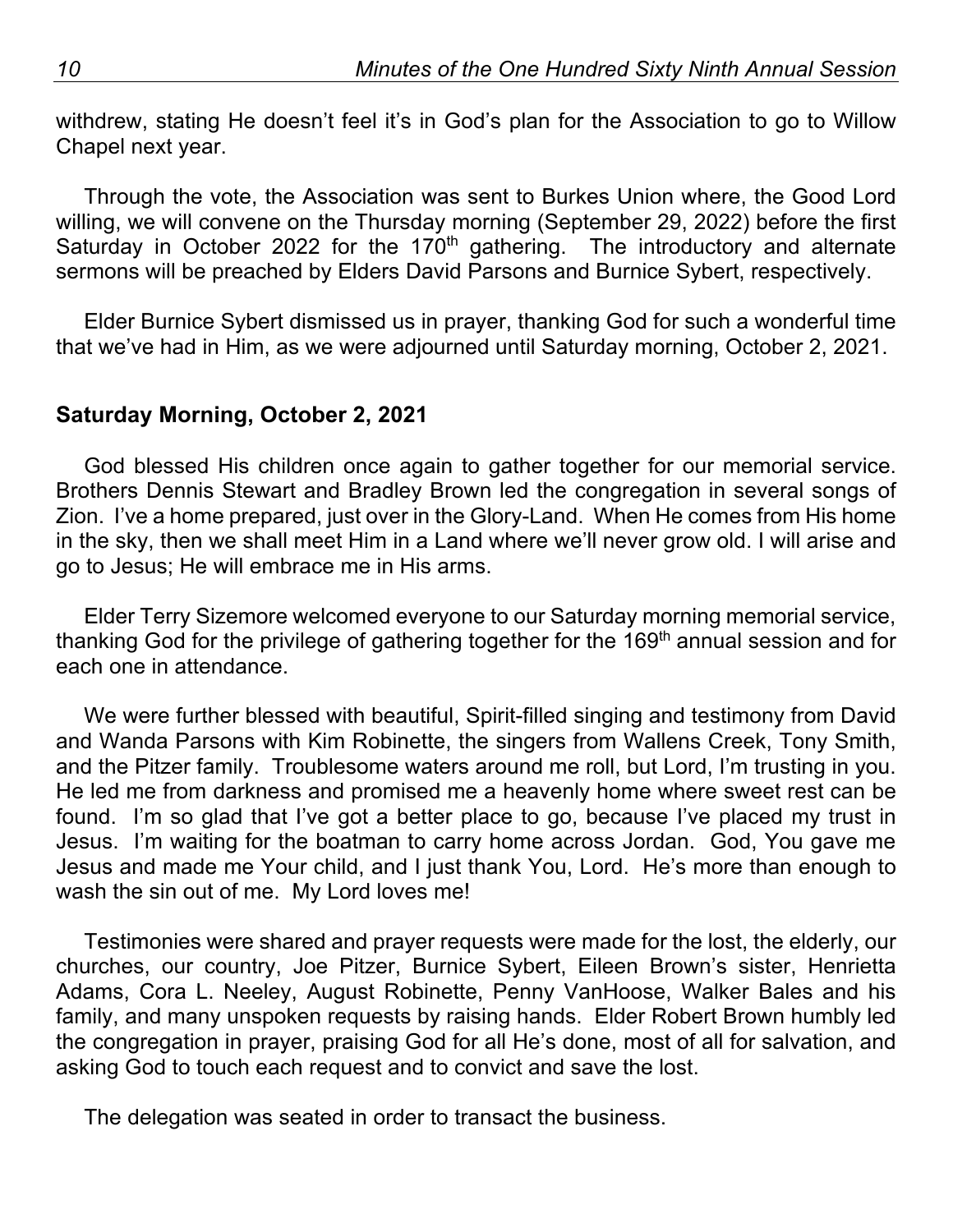It was motioned, seconded, and voted to adopt the business proceedings of yesterday as read, with the addition as requested.

Brother Dennis Stewart provided the final report of the Religious Exercises Committee.

- Saturday morning in Stand: Burnice Sybert, Oscar Irvin, Terry Sizemore
- § Saturday night Fairview: Sammy VanHoose, Bill VanHoose, and Bobby Graham
- Sunday morning Richardson: Oscar Irvin
- Sunday morning Clear Springs:

It was stated that we would discontinue to print Sister Eileen Brown's contact information in the minutes. We thank her for the years of service to our Association by sending out announcements to the individual churches.

Elder Jason Robinette came to the stand with a song a song of praise and to extend thanks on behalf of the host church to our Lord and Savior Jesus Christ for the Spirit coming down to visit with us. Elder Robinette continued by thanking "the folks from down south" who helped set up the tent, Clear Springs Church for use of their facilities to host the Association, the children who helped with the food, everyone in attendance, and most of all, thank God. He concluded by singing, "When I Thank Him for What He Has Done."

The moderator reminded all ministers to sign the Ministers Book.

For many years, the Saturday morning service has been dedicated as a memorial service for those saints who have passed from among us. The moderator read the names of those friends and family members that have moved on to their eternal home in the past year. Please remember their families in your prayers, and we thank God for the time we had with them.

As Burnice Sybert, who chosen by the Committee on Religious Exercises, was unable to take the first part of the service due to sickness, Oscar Irvin came forward saying it is a joy to be here. He had many friends on the list, even his brother, but we're so glad that we have a glorious hope that we shall meet again. Those that die in the Lord are far better off than you or me. Death is not a punishment, but a deliverance from a world of trouble and sorrow to a Land where there are no problems.

Elder Irvin read from Romans chapter 8 (commenting that it was J.H. Sybert's favorite chapter) verses 18-23 and 2 Corinthians chapter 4 verses 15-18, using Romans 8:20- 21 as the thought: "For the creature was made subject to vanity, not willingly, but by reason of him who hath subjected the same in hope, because the creature itself also shall be delivered from the bondage of corruption into the glorious liberty of the children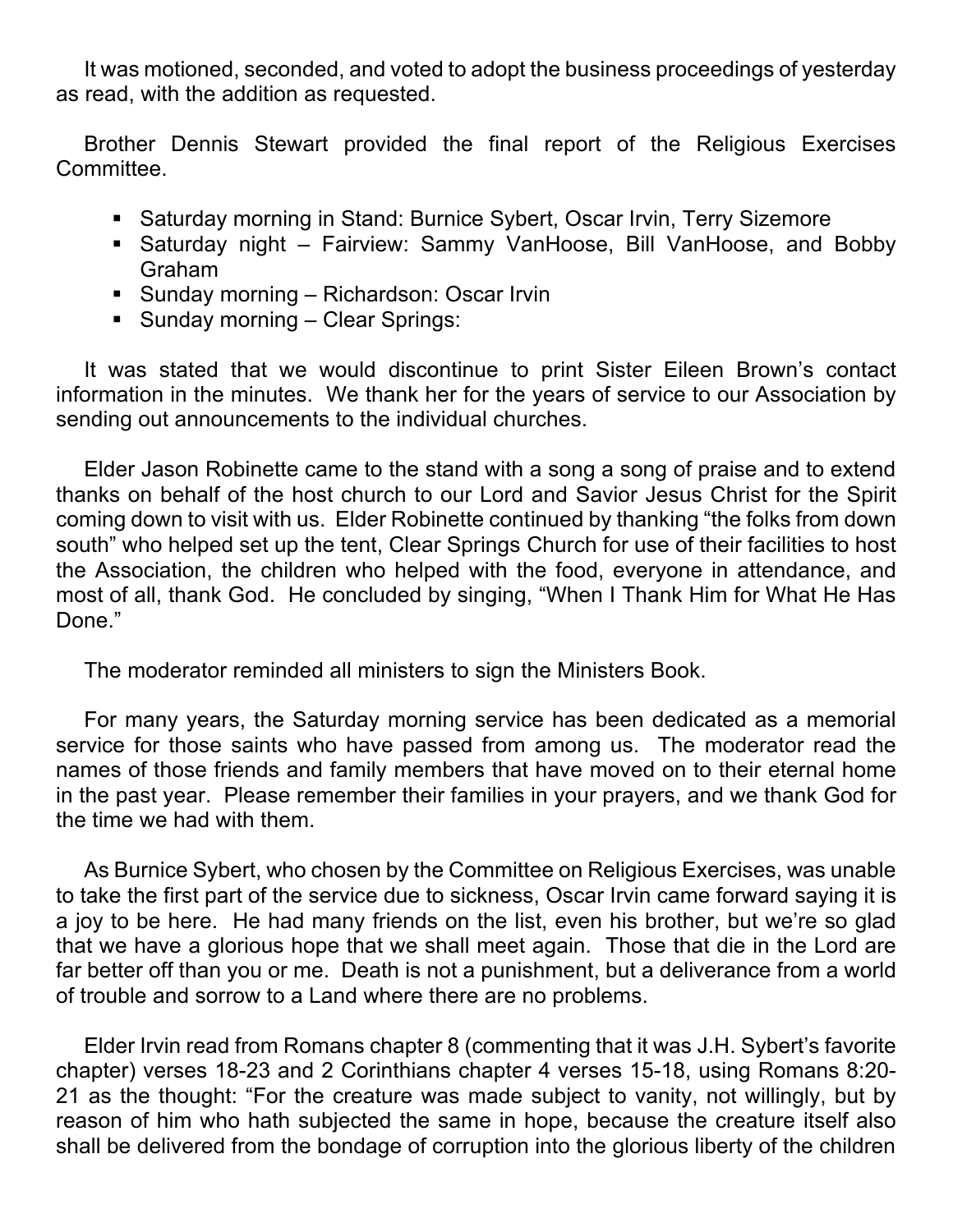of God." He found us lacking, wanting, and dead in our trespasses, but Christ provided a way of escape that we won't have to face death. In Christ we're made alive, and alive for evermore. That man on the inside is growing more and more like Jesus, getting ready to bust out of this old clay, and to take a flight to where there is no night. Because of the promise of God, we know we have a better place to go. We have victory of death, sin, and the grave because of the man called Jesus Christ. Sin brought forth death. Elder Irvin ended by thanking God for placing him among such a great people and for the love and friendship that he has with all the people of this group of people.

Elder Terry Sizemore began by singing, "He Got on a Cloud and Went Home," and preached the second half of the service using the same scripture. This creature will lay aside this mortal form, "for this corruptible must put on incorruption, and this mortal must put on immortality." Time in this house of clay is temporary, but we have another building, not made with hands. We have a hope beyond that which is seen in this world, and that hope is in the Spirit of the Lord and the revelation of Jesus Christ. Everything on earth will fail us, but God will never fail us. When you feel His presence in your life, you want more of Him. He fills our churches with His Spirit, and it's the same Spirit that we have at the Association.

We thank God for one more opportunity to hear His Word preached in Spirit and in Truth, to fellowship with our brothers and sisters in Christ, and to give Him all the Glory.

We were dismissed in songs of praise led by Elder Roger VanHoose and prayer led by the Moderator. The congregation fellowshipped together with smiles, hugs, and laughter, and we were adjourned until Sunday morning, October 3, 2021.

## **Sunday Morning, October 3, 2021**

The Good Lord once again provided the privilege for His people to gather together and worship in the Spirit.

Congregational singing began with "Where the soul never dies," along with "I love to walk with Jesus" and "I'm never alone."

Elder Jason Robinette opened the service and asked for prayer requests and testimonies. Prayer requests were made for Bernice Sybert, Savanna Harkleroad, Joe Pitzer, Penny Vanhoose, Myra's sister-in-law, August Robinette, the lost, and many unspoken requests. Testimonies were shared by Betty Russell, Jeff Huseby, Josh Harkleroad, and Bonnie Huseby. Sister Betty Russell led the congregation in prayer.